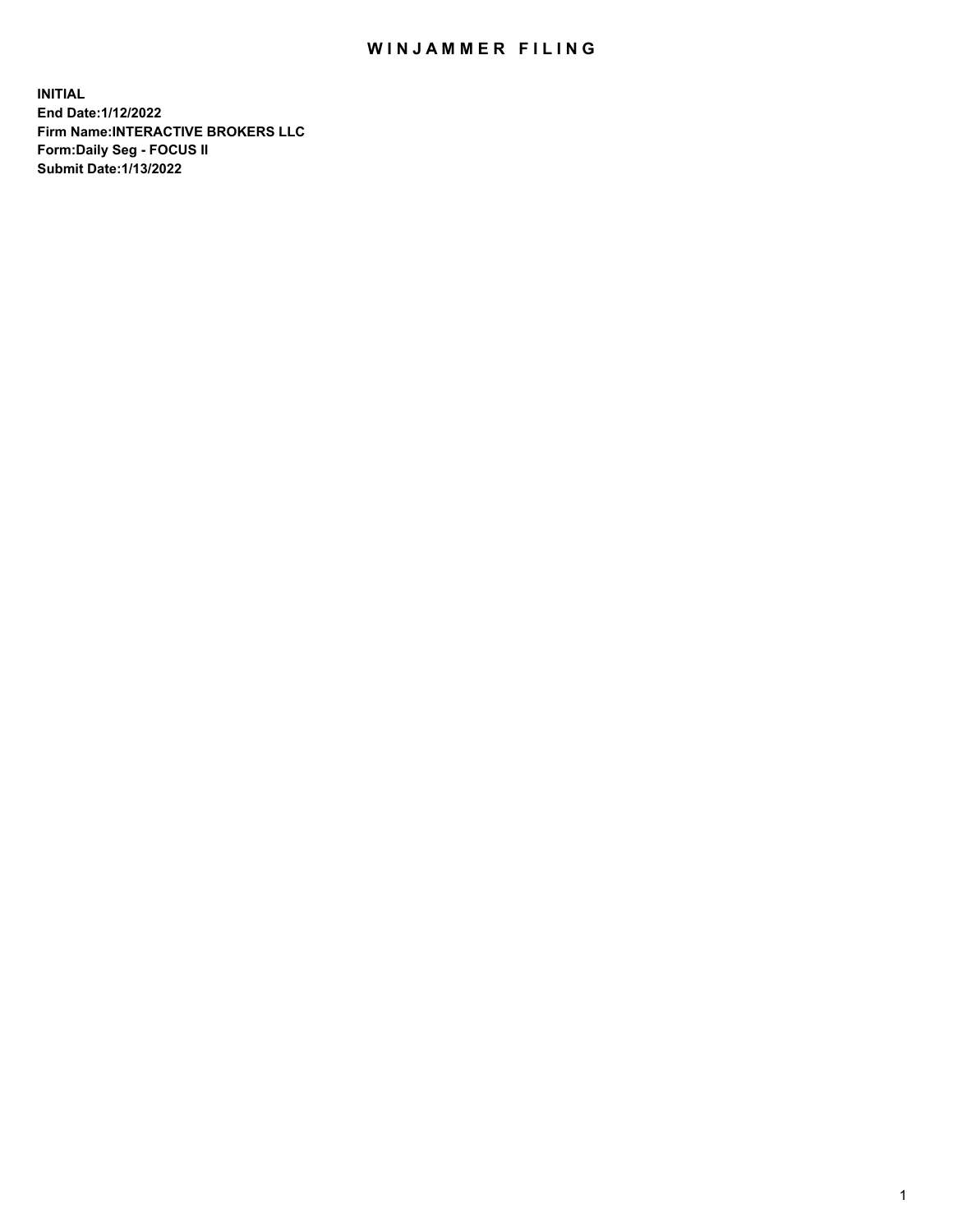**INITIAL End Date:1/12/2022 Firm Name:INTERACTIVE BROKERS LLC Form:Daily Seg - FOCUS II Submit Date:1/13/2022 Daily Segregation - Cover Page**

| Name of Company                                                                                                                                                                                                                                                                                                               | <b>INTERACTIVE BROKERS LLC</b>                                                                  |  |
|-------------------------------------------------------------------------------------------------------------------------------------------------------------------------------------------------------------------------------------------------------------------------------------------------------------------------------|-------------------------------------------------------------------------------------------------|--|
| <b>Contact Name</b>                                                                                                                                                                                                                                                                                                           | James Menicucci                                                                                 |  |
| <b>Contact Phone Number</b>                                                                                                                                                                                                                                                                                                   | 203-618-8085                                                                                    |  |
| <b>Contact Email Address</b>                                                                                                                                                                                                                                                                                                  | jmenicucci@interactivebrokers.c<br><u>om</u>                                                    |  |
| FCM's Customer Segregated Funds Residual Interest Target (choose one):<br>a. Minimum dollar amount: ; or<br>b. Minimum percentage of customer segregated funds required:% ; or<br>c. Dollar amount range between: and; or<br>d. Percentage range of customer segregated funds required between:% and%.                        | $\overline{\mathbf{0}}$<br>$\overline{\mathbf{0}}$<br>155,000,000 245,000,000<br>0 <sub>0</sub> |  |
| FCM's Customer Secured Amount Funds Residual Interest Target (choose one):<br>a. Minimum dollar amount: ; or<br>b. Minimum percentage of customer secured funds required:%; or<br>c. Dollar amount range between: and; or<br>d. Percentage range of customer secured funds required between:% and%.                           | $\overline{\mathbf{0}}$<br>$\overline{\mathbf{0}}$<br>80,000,000 120,000,000<br>0 <sub>0</sub>  |  |
| FCM's Cleared Swaps Customer Collateral Residual Interest Target (choose one):<br>a. Minimum dollar amount: ; or<br>b. Minimum percentage of cleared swaps customer collateral required:%; or<br>c. Dollar amount range between: and; or<br>d. Percentage range of cleared swaps customer collateral required between:% and%. | $\overline{\mathbf{0}}$<br>$\overline{\mathbf{0}}$<br>0 <sub>0</sub><br>0 <sub>0</sub>          |  |

Attach supporting documents CH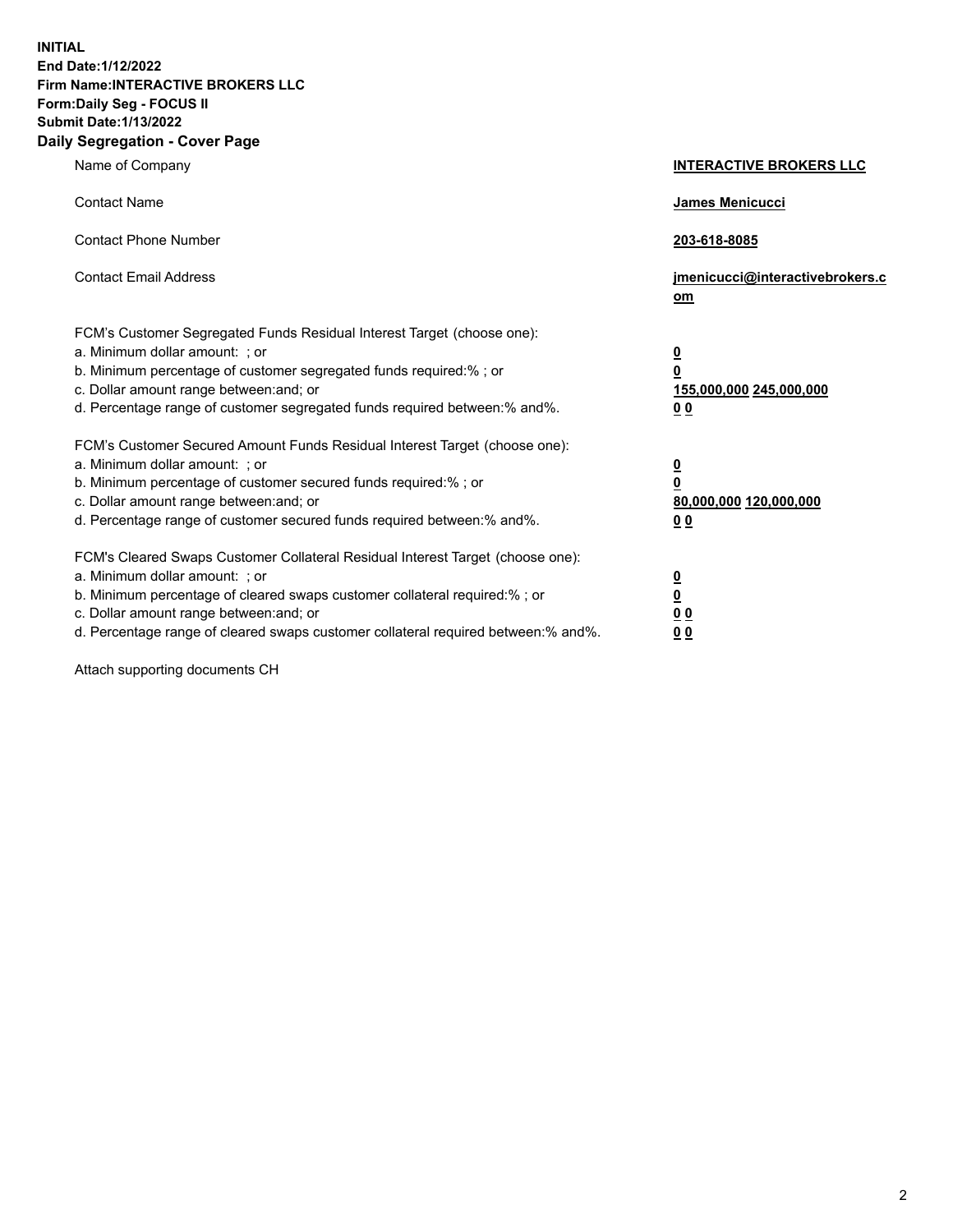**INITIAL End Date:1/12/2022 Firm Name:INTERACTIVE BROKERS LLC Form:Daily Seg - FOCUS II Submit Date:1/13/2022 Daily Segregation - Secured Amounts**

## Foreign Futures and Foreign Options Secured Amounts Amount required to be set aside pursuant to law, rule or regulation of a foreign government or a rule of a self-regulatory organization authorized thereunder **0** [7305] 1. Net ledger balance - Foreign Futures and Foreign Option Trading - All Customers A. Cash **-691,979,611** [7315] B. Securities (at market) **0** [7317] 2. Net unrealized profit (loss) in open futures contracts traded on a foreign board of trade **1,187,221,776** [7325] 3. Exchange traded options a. Market value of open option contracts purchased on a foreign board of trade **122,388** [7335] b. Market value of open contracts granted (sold) on a foreign board of trade **-13,430** [7337] 4. Net equity (deficit) (add lines 1. 2. and 3.) **495,351,123** [7345] 5. Account liquidating to a deficit and account with a debit balances - gross amount **6,823** [7351] Less: amount offset by customer owned securities **0** [7352] **6,823** [7354] 6. Amount required to be set aside as the secured amount - Net Liquidating Equity Method (add lines 4 and 5) **495,357,946** [7355] 7. Greater of amount required to be set aside pursuant to foreign jurisdiction (above) or line 6. **495,357,946** [7360] FUNDS DEPOSITED IN SEPARATE REGULATION 30.7 ACCOUNTS 1. Cash in banks A. Banks located in the United States **90,251,962** [7500] B. Other banks qualified under Regulation 30.7 **0** [7520] **90,251,962** [7530] 2. Securities A. In safekeeping with banks located in the United States **299,745,000** [7540] B. In safekeeping with other banks qualified under Regulation 30.7 **0** [7560] **299,745,000** [7570] 3. Equities with registered futures commission merchants A. Cash **0** [7580] B. Securities **0** [7590] C. Unrealized gain (loss) on open futures contracts **0** [7600] D. Value of long option contracts **0** [7610] E. Value of short option contracts **0** [7615] **0** [7620] 4. Amounts held by clearing organizations of foreign boards of trade A. Cash **0** [7640] B. Securities **0** [7650] C. Amount due to (from) clearing organization - daily variation **0** [7660] D. Value of long option contracts **0** [7670] E. Value of short option contracts **0** [7675] **0** [7680] 5. Amounts held by members of foreign boards of trade A. Cash **-949,766,687** [7700] B. Securities **0** [7710] C. Unrealized gain (loss) on open futures contracts **1,180,199,174** [7720] D. Value of long option contracts **122,388** [7730] E. Value of short option contracts **-13,430** [7735] **230,541,445** [7740] 6. Amounts with other depositories designated by a foreign board of trade **0** [7760] 7. Segregated funds on hand **0** [7765] 8. Total funds in separate section 30.7 accounts **620,538,407** [7770] 9. Excess (deficiency) Set Aside for Secured Amount (subtract line 7 Secured Statement Page 1 from Line 8) **125,180,461** [7380] 10. Management Target Amount for Excess funds in separate section 30.7 accounts **80,000,000** [7780] 11. Excess (deficiency) funds in separate 30.7 accounts over (under) Management Target **45,180,461** [7785]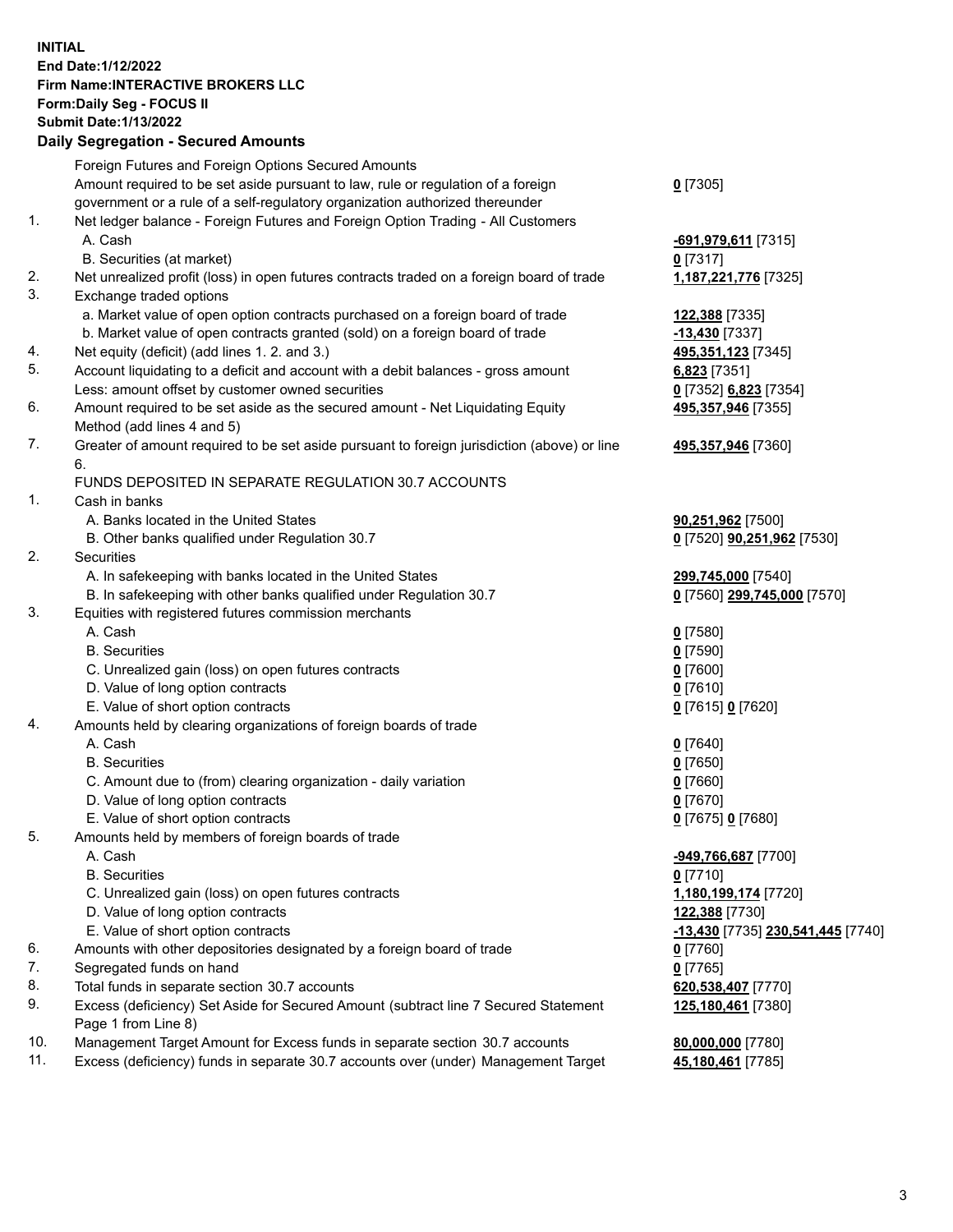**INITIAL End Date:1/12/2022 Firm Name:INTERACTIVE BROKERS LLC Form:Daily Seg - FOCUS II Submit Date:1/13/2022 Daily Segregation - Segregation Statement** SEGREGATION REQUIREMENTS(Section 4d(2) of the CEAct) 1. Net ledger balance A. Cash **7,603,590,057** [7010] B. Securities (at market) **0** [7020] 2. Net unrealized profit (loss) in open futures contracts traded on a contract market **251,460,558** [7030] 3. Exchange traded options A. Add market value of open option contracts purchased on a contract market **530,157,870** [7032] B. Deduct market value of open option contracts granted (sold) on a contract market **-483,098,542** [7033] 4. Net equity (deficit) (add lines 1, 2 and 3) **7,902,109,943** [7040] 5. Accounts liquidating to a deficit and accounts with debit balances - gross amount **1,050,706** [7045] Less: amount offset by customer securities **0** [7047] **1,050,706** [7050] 6. Amount required to be segregated (add lines 4 and 5) **7,903,160,649** [7060] FUNDS IN SEGREGATED ACCOUNTS 7. Deposited in segregated funds bank accounts A. Cash **1,162,903,683** [7070] B. Securities representing investments of customers' funds (at market) **4,576,336,365** [7080] C. Securities held for particular customers or option customers in lieu of cash (at market) **0** [7090] 8. Margins on deposit with derivatives clearing organizations of contract markets A. Cash **1,987,017,031** [7100] B. Securities representing investments of customers' funds (at market) **341,646,989** [7110] C. Securities held for particular customers or option customers in lieu of cash (at market) **0** [7120] 9. Net settlement from (to) derivatives clearing organizations of contract markets **17,818,756** [7130] 10. Exchange traded options A. Value of open long option contracts **530,157,870** [7132] B. Value of open short option contracts **-483,098,542** [7133] 11. Net equities with other FCMs A. Net liquidating equity **0** [7140] B. Securities representing investments of customers' funds (at market) **0** [7160] C. Securities held for particular customers or option customers in lieu of cash (at market) **0** [7170] 12. Segregated funds on hand **0** [7150] 13. Total amount in segregation (add lines 7 through 12) **8,132,782,152** [7180] 14. Excess (deficiency) funds in segregation (subtract line 6 from line 13) **229,621,503** [7190] 15. Management Target Amount for Excess funds in segregation **155,000,000** [7194] 16. Excess (deficiency) funds in segregation over (under) Management Target Amount **74,621,503** [7198]

Excess